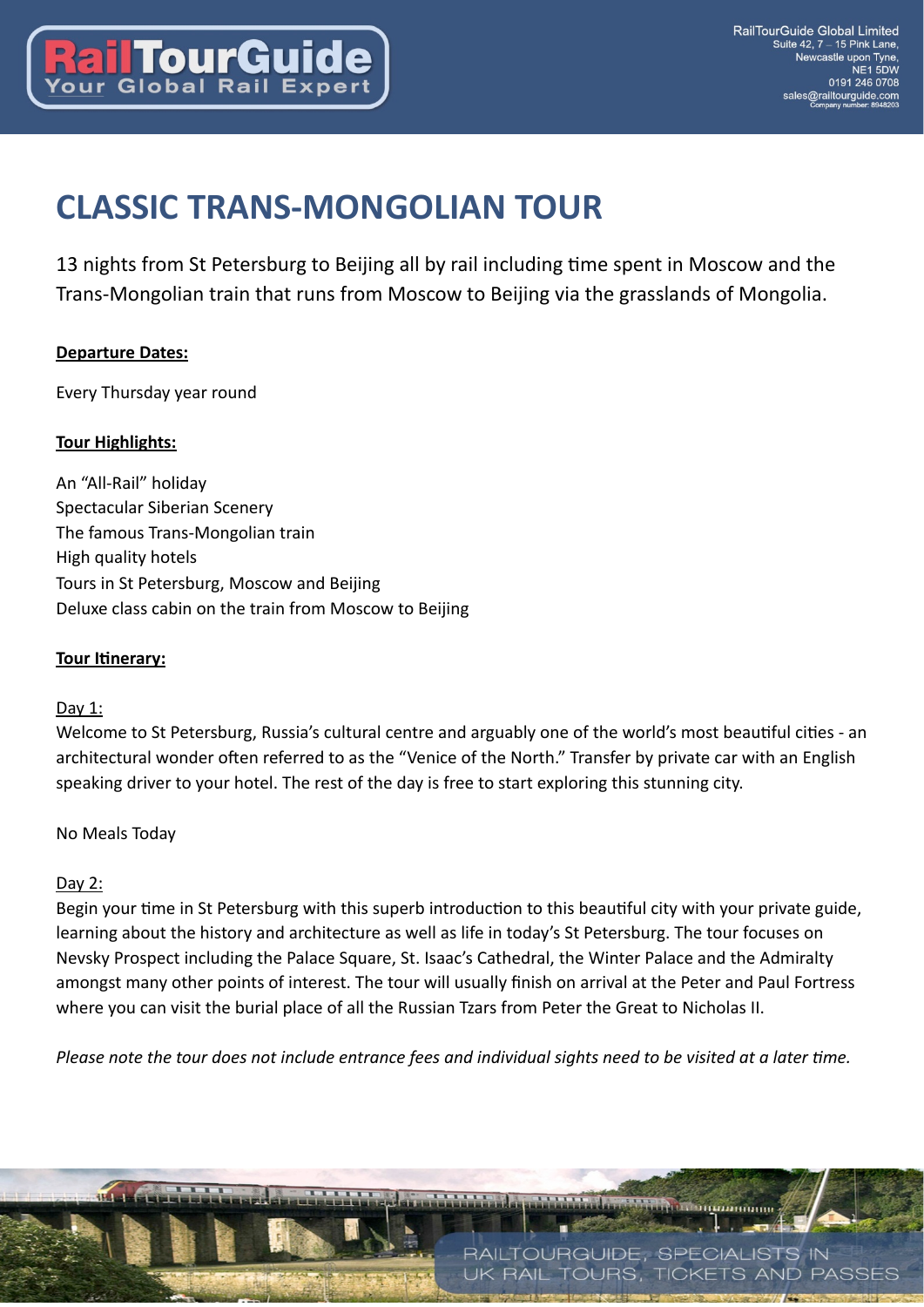Free time for the rest of the day, perhaps to explore the Peter and Paul Fortress or some of the many other sights of this city. Alternatively, St Petersburg is an excellent place to walk and admire the architecture stopping at an occasional cafe.

Breakfast is included

# Day 3:

Starting from your hotel we reach Pavlosk by car beginning with a walk in Pavlovsk Park before heading to the Palace, the former mansion of Catherine the Great's son Paul. During the tour the guide will tell you about the Palace and its fascinating history. Time for a coffee break and snack (not included) before continuing on to Pushkin (20 minutes by bus). Pushkin feels different to Pavlovsk as we walk to the Catherine Palace passing a lake, canals, and the former Tzars' private pavilions. We visit the Palace, former summer residence of Catherine the Great, known worldwide for its Amber Room and numerous golden chambers. Return to your hotel in St Petersburg by public transport.

Return to St Petersburg with the rest of the day free to explore the city.

# Breakfast is included

# Day 4:

Morning transfer by private car with an English speaking driver to the "Sapsan" train to Moscow. The journey takes just 4 hours with an early evening arrival in Moscow, the political and economic centre of this vast country. Transfer from the station by private car with an English speaking driver to your hotel.

In the afternoon the perfect introductory walking tour of central Moscow designed to orientate and open up its hidden treasures. Your guide will take you along the main streets and less visited back roads to see the diversity of architectural styles from the austere and restrained Russian style to richly decorated Moscow Baroque, elegant Empire, fascinating Art Nouveau and even Pseudo-Chinese and Moorish. Hear stories and legends not found in the guidebooks as well as passing the most important sites in the city including the Bolshoi Theatre, Tverskaya street, GUM Department store, Red Square and St Basil's Cathedral.

*Please note the tour does not include entrance fees and individual sights need to be visited at a later time.* 

# Breakfast is included

# Day 5:

Moscow's Kremlin is Russia's political center and of huge importance for anyone interested in the history of both of the early Tsars and of the 20th Century Communist State. The large site contains architectural

> RAILTOURGUIDE, SPECIALISTS IN **RAIL TOURS. TICKETS AND PASSES**

<u>эншиннини</u>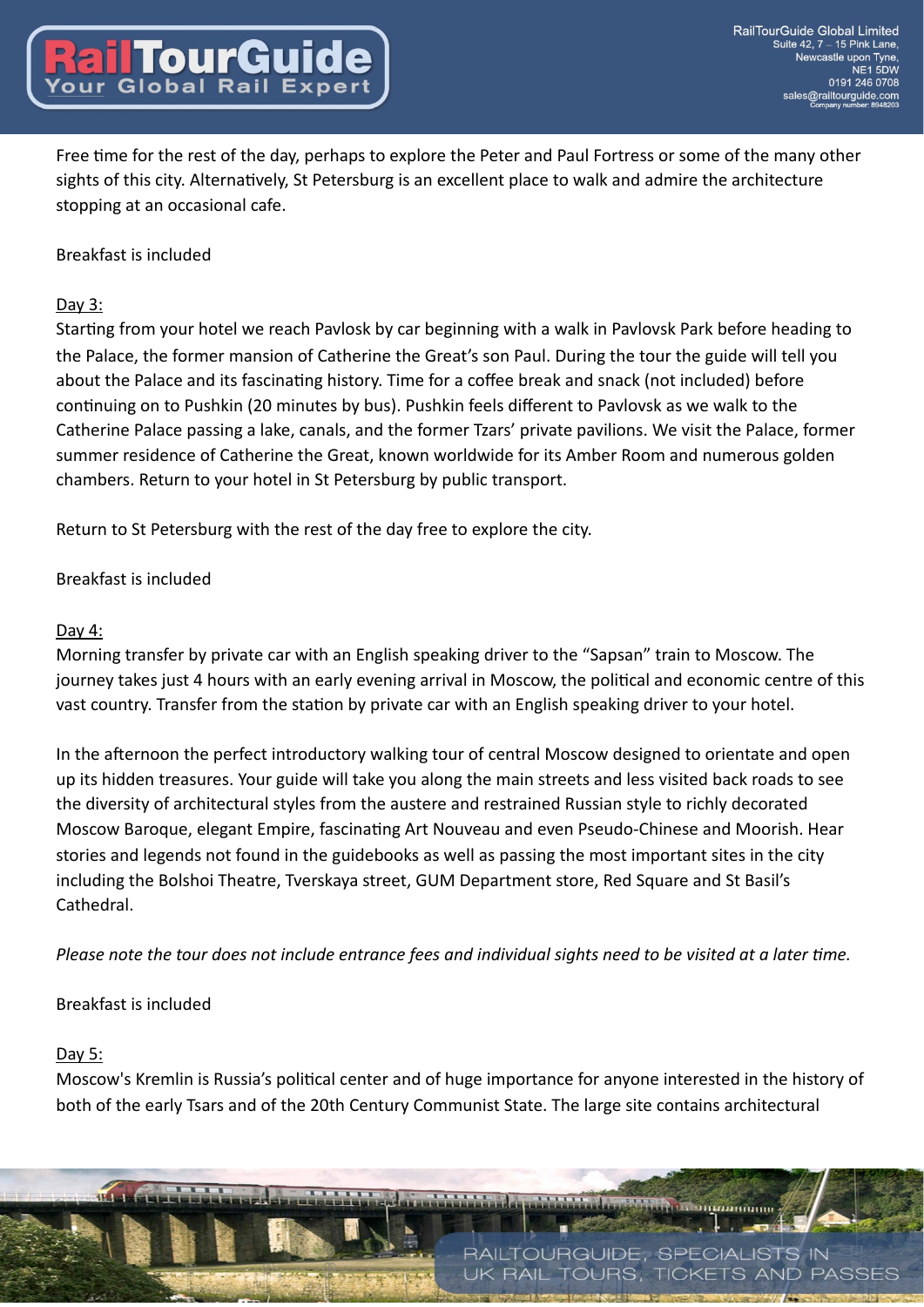monuments from 6 centuries including Palaces, Cathedrals (two of which we will enter) and the famous Ivan the Terrible Bell Tower.

This tour also visits the Armoury, a treasure house of ancient Russian regalia, ceremonial tsar's dresses, church hierarchs' vestments, gold and silverware by Russian, European and Eastern masters, arms and armors, royal carriages and ceremonial horse harnesses. The visit includes the exhibit of the Cap of Monomakh, the Tsars' crown that was passed from generation to generation.

The rest of the day is free to further explore Moscow. The exclusive Trip Guidebook we send you before your trip is full of ideas and useful information to ensure you get the most out of your time in this iconic city.

Breakfast is included

# Day 6:

Free time to explore Moscow before your departure on the Trans-Siberian train. The city has much to offer whatever the weather from the famous museums such as Pushkin Fine Arts and Tretyakov Art Gallery to more outdoor areas including the Park of the Fallen Idols and Novodevitchy Convent. Of course, if the weather is not so good Moscow is one of the few cities where a day spent on the metro is a tourist attraction with many beautiful stations to visit and all for the price of a single ticket! For relaxing we recommend the bars, galleries and cafes of the Red October district or the fabulous Gorky Park.

Evening transfer to Moscow's iconic Yaroslavsky station on the Chinese run "Trans-Mongolian" running all the way to Beijing. Settle into your cabin which will become your home for the coming days.

# Breakfast is included

# Day 7:

Your first full day on the train through a populated region of farms, small towns and villages which already feel a long way from Moscow. There are a few large cities to stop at to get your first taste of life on the platforms which tends to focus on stretching the legs, taking some photos and stocking up on food and drink from the small kiosks and independent sellers. By the end of the day you should feel quite settled to life on the rails.

No meals included - the train does have a dining car

# Day 8:

During the early hours you crossed the Europe Asia border and stopped at Ekaterinburg, capital of the mineral rich Ural region. This is also the point you can say you have entered Siberia proper. The scenery

> RAILTOURGUIDE, SPECIALISTS IN **RAIL TOURS. TICKETS AND** PASSES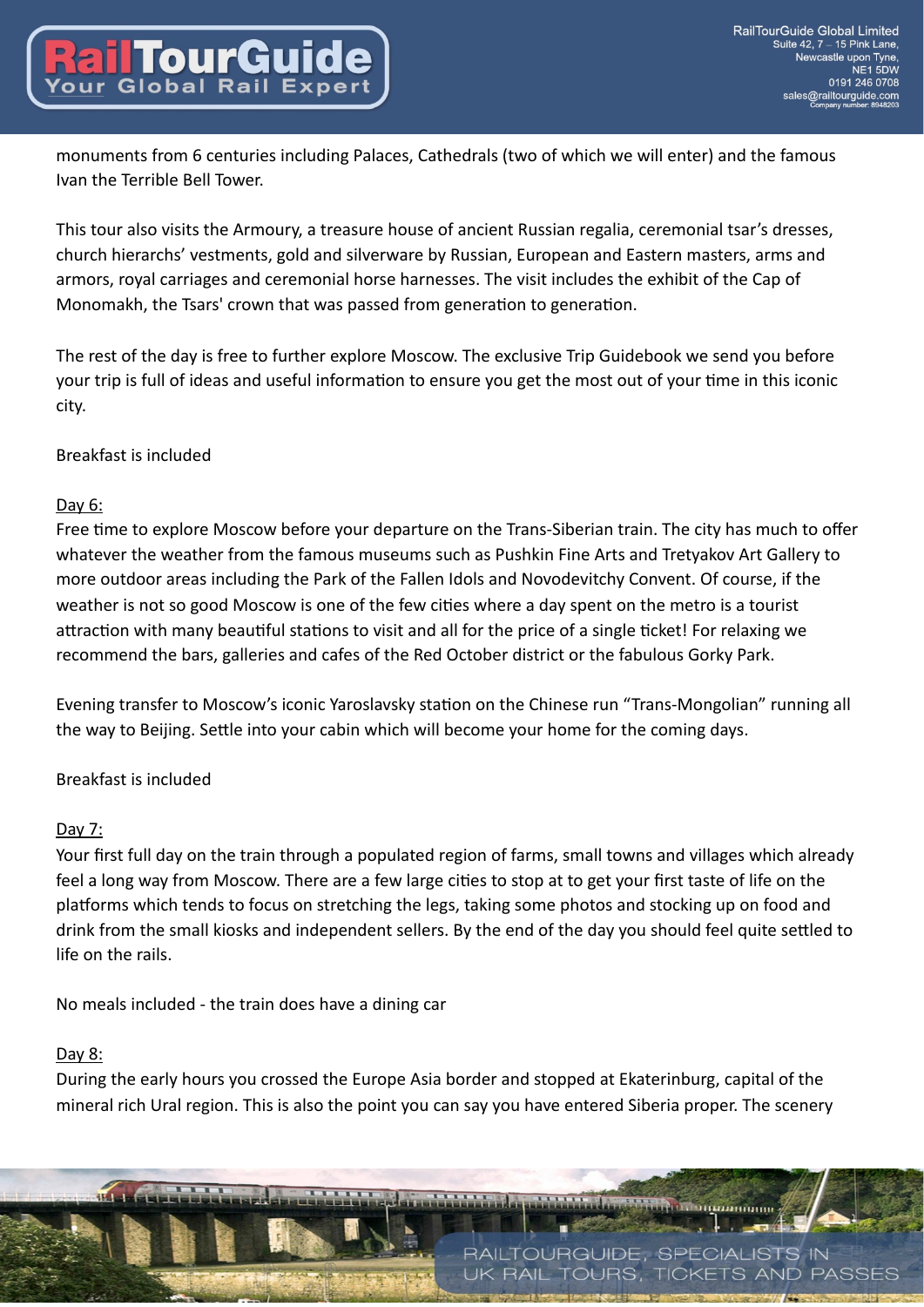today is flat, often swampy or forested with few major settlements. This is a day for relaxing, socializing and getting into a good book!

No meals included - the train does have a dining car

# Day 9:

In the morning you pass prosperous Krasnoyarsk and the scenery gets better from this point consisting of gently rolling hills and dense forests of larch, pine and birch trees. There are many rivers and ponds and if it hasn't happened before now you will start to comprehend just how vast and untouched Russia is as the sun sets on the endless taiga of Siberia.

No meals included - the train does have a dining car

# Day 10:

Today is usually the scenic highlight of the journey - a day of lake, forest and mountain views. After Irkutsk, which you reach very early in the morning, the train rumbles around the Southern shore of the stunning Lake Baikal often passing within a matter of meters of the lake and providing endlessly changing vistas. You will also notice a change in the people with many more Asian faces as you enter Buryatia which has strong cultural ties to Mongolia. This is a remote and pretty section of the trip with a hint of an old Asian culture ever present. Eventually you arrive at the Russia-Mongolia border at Naushki passing through the border formalities before continuing into the grasslands of Mongolia.

No meals included - the train does have a dining car

# Day 11:

Wake up early to see Mongolia's open steppe before arrival at the capital, Ulaanbaatar. Continue as the grasslands gradually give way to the remote and rocky Gobi desert during the afternoon - keep an eye out for camels! Evening arrival at the Mongolia-China border at Zamyn-Ude. The exit and entrance formalities are done on the train. On the Chinese side, once immigration and customs are completed, you have a choice either to get off the train and wait at the station or stay on and be taken into the sheds where the bogies are changed. A unique experience but do remember that the toilets are locked throughout!

No meals included - the train does have a dining car

# Day 12:

Wake up in China's Inner Mongolian grasslands before a series of tunnels and impressive views lead you through the mountains that shield Beijing. Late morning arrival in China's capital. Beijing has it all - history, imperial majesty, modern masterpieces, delicious cuisine, and a vibrant local culture. Transfer to your hotel by private car and English speaking guide. You will find the guide as you exit the station building.

> RAILTOURGUIDE, SPECIALISTS IN **RAIL TOURS. TICKETS AND PASSES**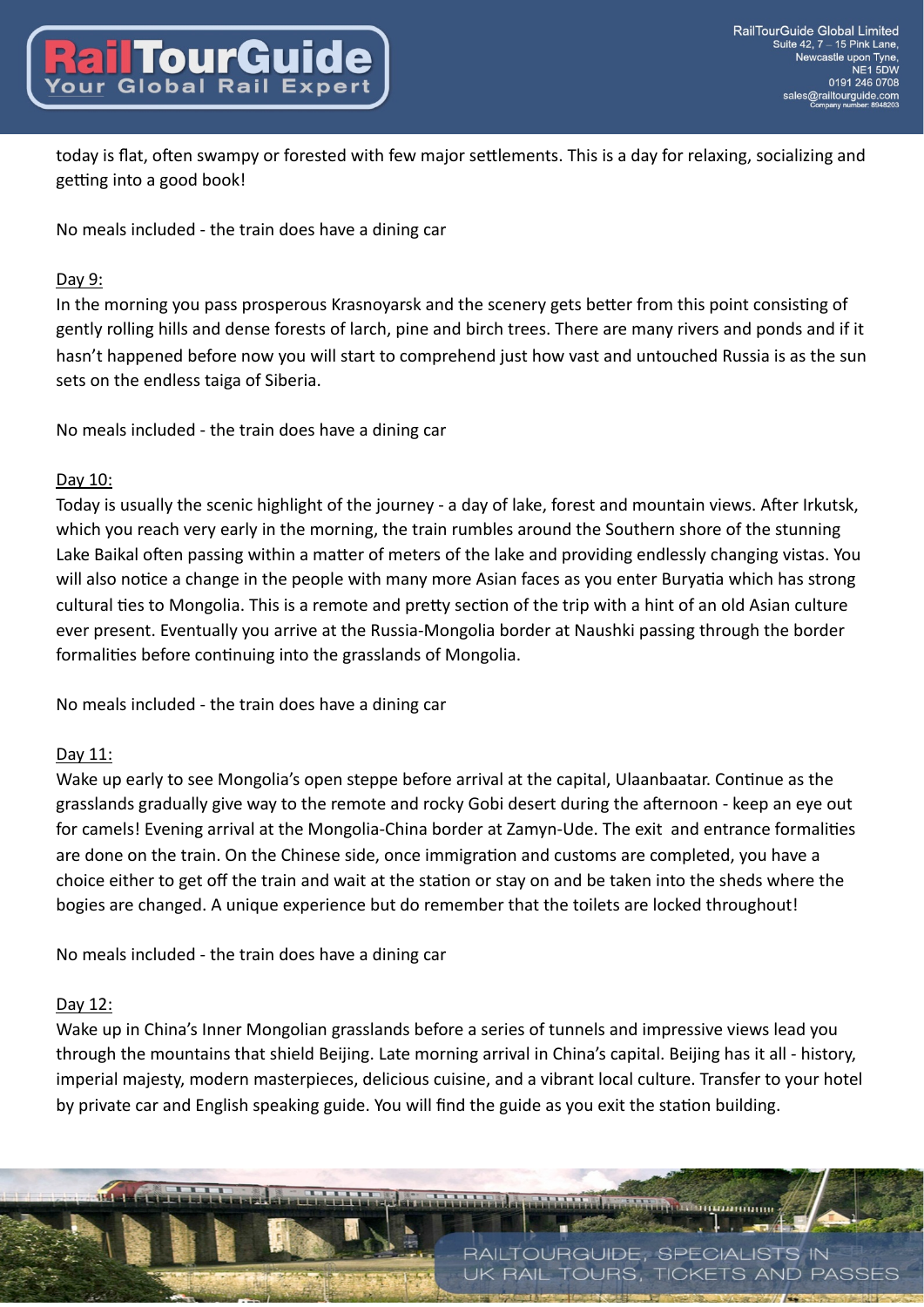This afternoon a private tour to the vast Tiananmen Square, the largest city square in the world and home to the Mao Mausoleum and Monument to the People's Heroes. To the north of the square is the equally vast palace complex of the Forbidden City. We'll walk up the middle axis from South to North taking in the splendour of the most important central buildings before finishing in the ancient small garden by the north gate. Directly north of the Forbidden city is Jingshan park where we will climb the beautifully landscaped "Coal Hill" for one of Beijing's best views over the Forbidden City. Return to your hotel with the rest of the day free.

Lunch is included

# Day 13:

Today we will be showing you one of China's most famous sights - the Great Wall. We visit the dramatic and less crowded Mutianyu section 70km from Beijing set amongst spectacular mountain scenery. Dating back to the 6th Century and largely rebuilt in the 16th century during the Ming Dynasty it is one of the best preserved sections of the wall largely due to the high standard of construction.

On the way back to the city we stop at the 2008 Olympic sites of the spectacular Bird's Nest Stadium and the aquatics centre known as the Water Cube - external viewing only.

Note that instead of or in addition to the Olympic venues we can also arrange for you to visit one of Beijing's markets such as The Pearl Market, Panjiayuan Antique Market, the Silk Market or visit some of the galleries of the 798 Art Zone - just ask us for more details!

Breakfast and lunch is included

# Day 14:

Free time for any final sightseeing or last minute shopping for souvenirs if time. Your local guide will have arranged a time to meet you in the hotel lobby for a transfer to the airport in good time for your flight out of China. We sincerely hope that you have had a fantastic Trans-Siberian experience!

Breakfast is included

#### **Hotel Information:**

St Petersburg - Angleterre Hotel 4\* We think this is one of the best  $3*$  options in the centre of St Petersburg with friendly staff and good facilities in a newly renovated building.

Moscow - Peter 1 Hotel 4\*

RAILTOURGUIDE, SPECIALISTS IN **RAIL TOURS. TICKETS AND** PASSES